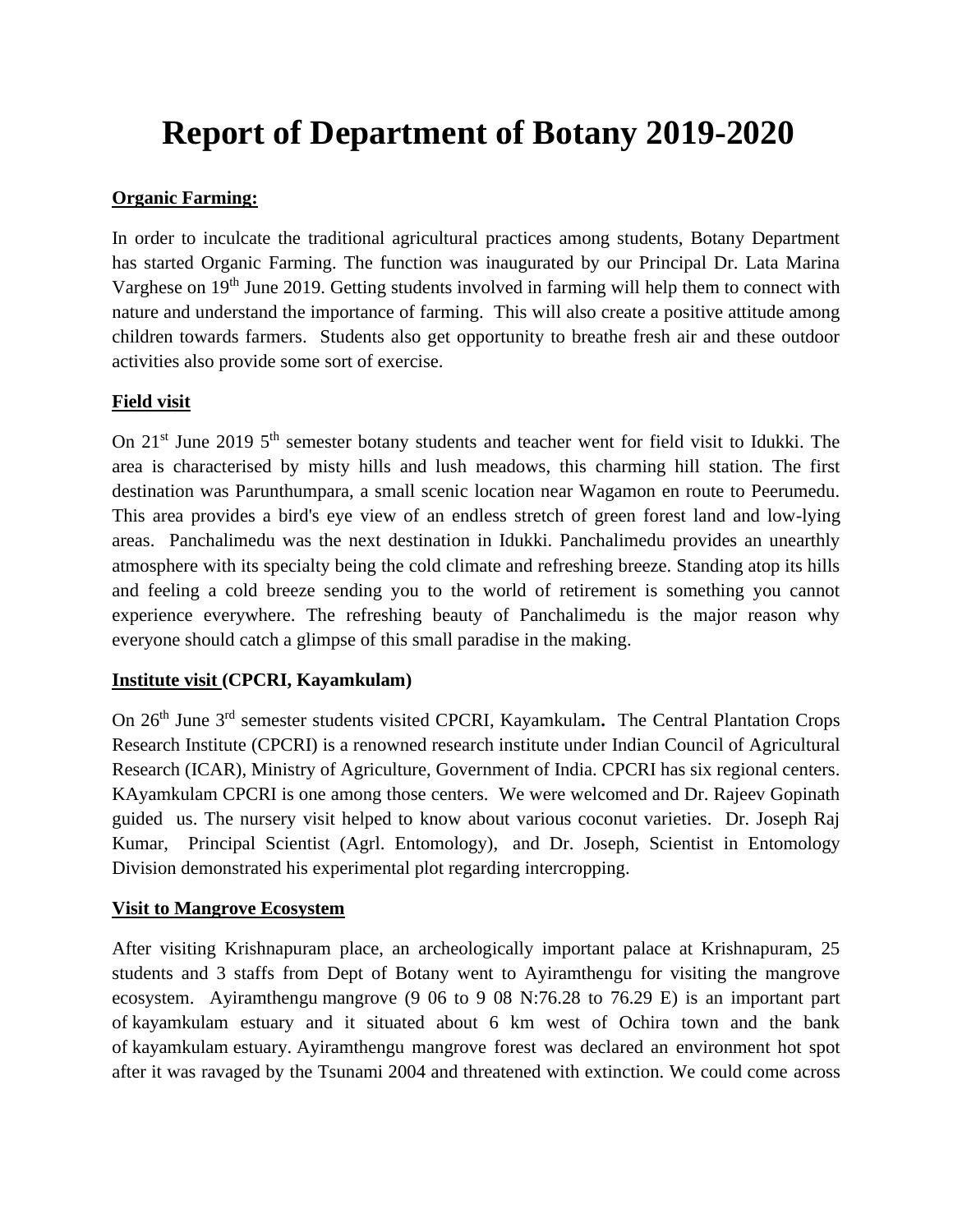about 9 species of mangrove vegetation. The vivipary nature of mangroves and the occurrence of aerial breathing roots were new experience to students.

## **Celebration of Vanamaholsava**

Vana Mahotsava is an annual tree planting festival in the month of July. In this year this all over India, this was celebrated on July 01 to 07. Students celebrated this week by planting various types of trees in college campus

### **Association Inauguration**

Botany association was inaugurated on 02.07.2019. The meeting was presided by Dr. Lata Marina Varghese, Principal. Dr. Vinod Kumar TG, Association Coordinator gave welcome speech. Keynote address and inauguration was done by renowned environmentalist Dr. Abhilash R, Assistant Professor of Zoology, Christian College, Chengannur. His talk was on "the secret language of nature".

### **Birth star plant garden:**

As per Indian astrology, trees can relieve person from depression, sickness, physical, mental and social trouble stress by planting a tree/plant relevant to the constellation existing at the time of his/her birth. Each tree keeps giving energy to that particular person/people born during that particular star and the regular worship would come all prosperity in one's life. Moreover, when a tree of any kind is planted, the result would come to the whole world. So Dept of Botany initiated a program to set a garden of Birth Star plant.

The plants were collected with the help of students from various parts of Pathanamthitta. Separate space was provided by the college management to construct star forest. The planting programme was officially inaugurated by Dr. Abhilash R., winner of Vanamitra Award 2019 hosted by Department of Forests and Wildlife, Government of Kerala. All the birth star plants were planted in our Star Forest.

## **Report of Ozone Day Celebration (16.09.2019)**

Department of Botany has organized Ozone day celebration sponsored by Kerala State Council for Science, Technology and Environment in collaboration with Bhoomithrasena Club and the programme was inaugurated by Dr KA Sreejith, Scientist, Kerala Forest Research Institute, Peechi on 16<sup>th</sup> September 2019. The theme of the programme was "Let's protect our Ozone Layer for a better tomorrow". The function was presided over by the Principal, Dr. Lata Marina Varghese. Dr. Devi Priya, Programme o-oridinator made the welcome speech. Dr. Sreejith gave keynote address. Dr. Vinod Kumar (Co-oridnator, NSS) and Dr. Aruna Devy (Co-oridnator,